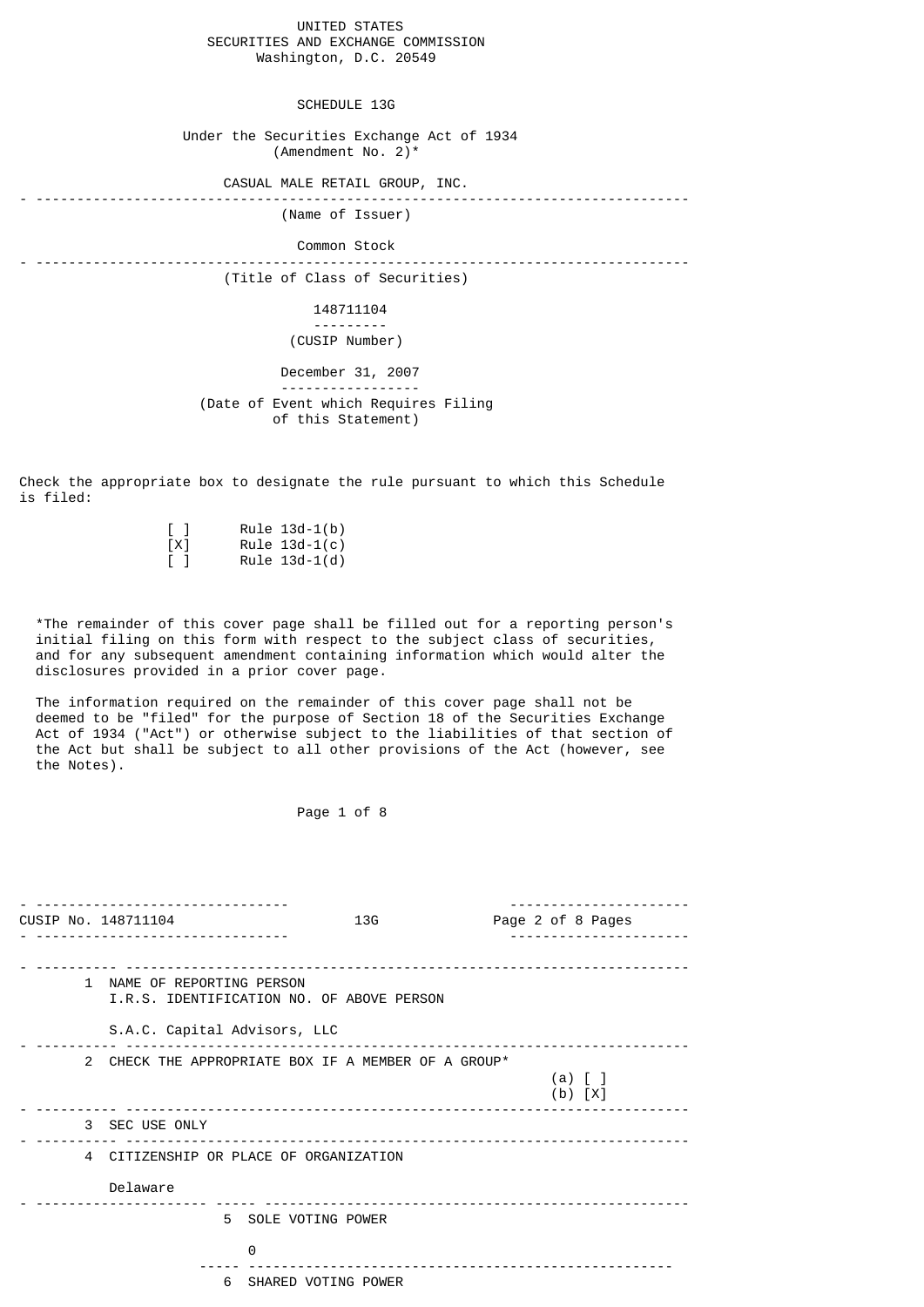NUMBER OF SHARES<br>BENEFICIALLY OWNED BENEFICIALLY OWNED 6,000 (see Item 4) BY EACH REPORTING ----- ---------------------------------------------------- PERSON WITH 7 SOLE DISPOSITIVE POWER <u>0</u> ----- ---------------------------------------------------- 8 SHARED DISPOSITIVE POWER 6,000 (see Item 4) - ---------- --------------------------------------------------------------------- 9 AGGREGATE AMOUNT BENEFICIALLY OWNED BY EACH REPORTING PERSON 6,000 (see Item 4) - ---------- --------------------------------------------------------------------- 10 CHECK BOX IF THE AGGREGATE AMOUNT IN ROW (9) EXCLUDES CERTAIN SHARES  $\begin{bmatrix} 1 \\ 2 \end{bmatrix}$ - ---------- --------------------------------------------------------------------- 11 PERCENT OF CLASS REPRESENTED BY AMOUNT IN ROW (9) 0.01% (see Item 4) - ---------- --------------------------------------------------------------------- 12 TYPE OF REPORTING PERSON\* 00 - ---------- --------------------------------------------------------------------- \*SEE INSTRUCTION BEFORE FILLING OUT Page 2 of 8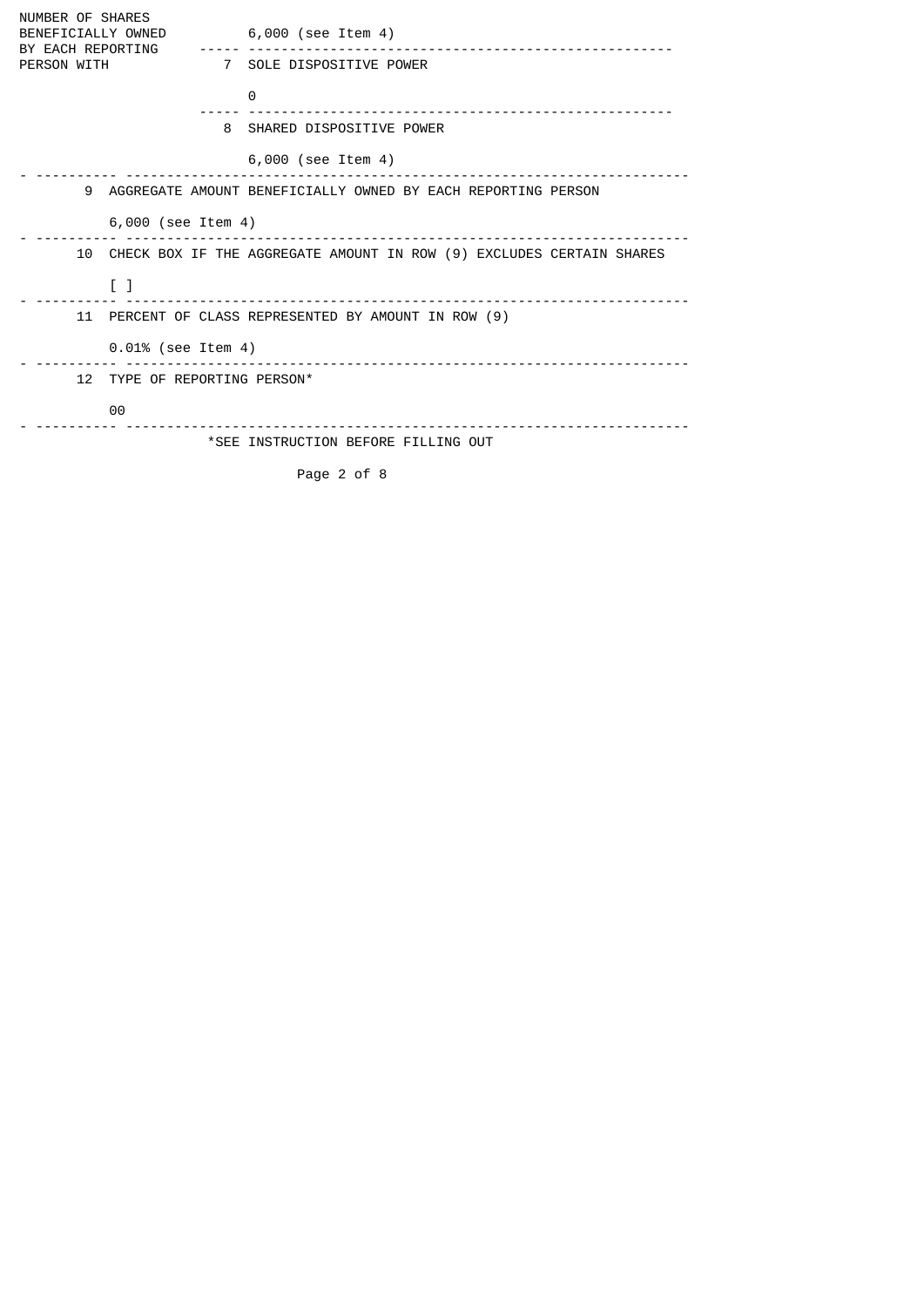| CUSIP No. 148711104                    |                                                                         |                                     | 13G | Page 3 of 8 Pages                                                       |  |
|----------------------------------------|-------------------------------------------------------------------------|-------------------------------------|-----|-------------------------------------------------------------------------|--|
|                                        |                                                                         |                                     |     |                                                                         |  |
|                                        | 1 NAME OF REPORTING PERSON<br>I.R.S. IDENTIFICATION NO. OF ABOVE PERSON |                                     |     |                                                                         |  |
|                                        | S.A.C. Capital Management, LLC                                          |                                     |     | <u></u>                                                                 |  |
|                                        | 2 CHECK THE APPROPRIATE BOX IF A MEMBER OF A GROUP*                     |                                     |     | $(a)$ $[$ $]$<br>$(b) [X]$                                              |  |
|                                        | 3 SEC USE ONLY                                                          |                                     |     |                                                                         |  |
|                                        | 4 CITIZENSHIP OR PLACE OF ORGANIZATION                                  |                                     |     |                                                                         |  |
|                                        | Delaware                                                                |                                     |     |                                                                         |  |
|                                        |                                                                         | 5 SOLE VOTING POWER                 |     |                                                                         |  |
|                                        |                                                                         | 0                                   |     |                                                                         |  |
|                                        |                                                                         | 6 SHARED VOTING POWER               |     |                                                                         |  |
| NUMBER OF SHARES<br>BENEFICIALLY OWNED |                                                                         | 6,000 (see Item 4)                  |     |                                                                         |  |
| BY EACH REPORTING<br>PERSON WITH       |                                                                         | 7 SOLE DISPOSITIVE POWER            |     | -----------------------------                                           |  |
|                                        |                                                                         | 0                                   |     |                                                                         |  |
|                                        |                                                                         | 8 SHARED DISPOSITIVE POWER          |     |                                                                         |  |
|                                        |                                                                         | 6,000 (see Item 4)                  |     |                                                                         |  |
| 9                                      |                                                                         |                                     |     | AGGREGATE AMOUNT BENEFICIALLY OWNED BY EACH REPORTING PERSON            |  |
|                                        | 6,000 (see Item 4)                                                      |                                     |     |                                                                         |  |
|                                        |                                                                         |                                     |     | 10 CHECK BOX IF THE AGGREGATE AMOUNT IN ROW (9) EXCLUDES CERTAIN SHARES |  |
|                                        | $\Box$                                                                  |                                     |     |                                                                         |  |
| 11                                     | PERCENT OF CLASS REPRESENTED BY AMOUNT IN ROW (9)                       |                                     |     |                                                                         |  |
|                                        | 0.01% (see Item 4)                                                      |                                     |     |                                                                         |  |
| 12                                     | TYPE OF REPORTING PERSON*                                               |                                     | .   |                                                                         |  |
|                                        | 00                                                                      |                                     |     |                                                                         |  |
|                                        |                                                                         | *SEE INSTRUCTION BEFORE FILLING OUT |     |                                                                         |  |
|                                        |                                                                         | Page 3 of 8                         |     |                                                                         |  |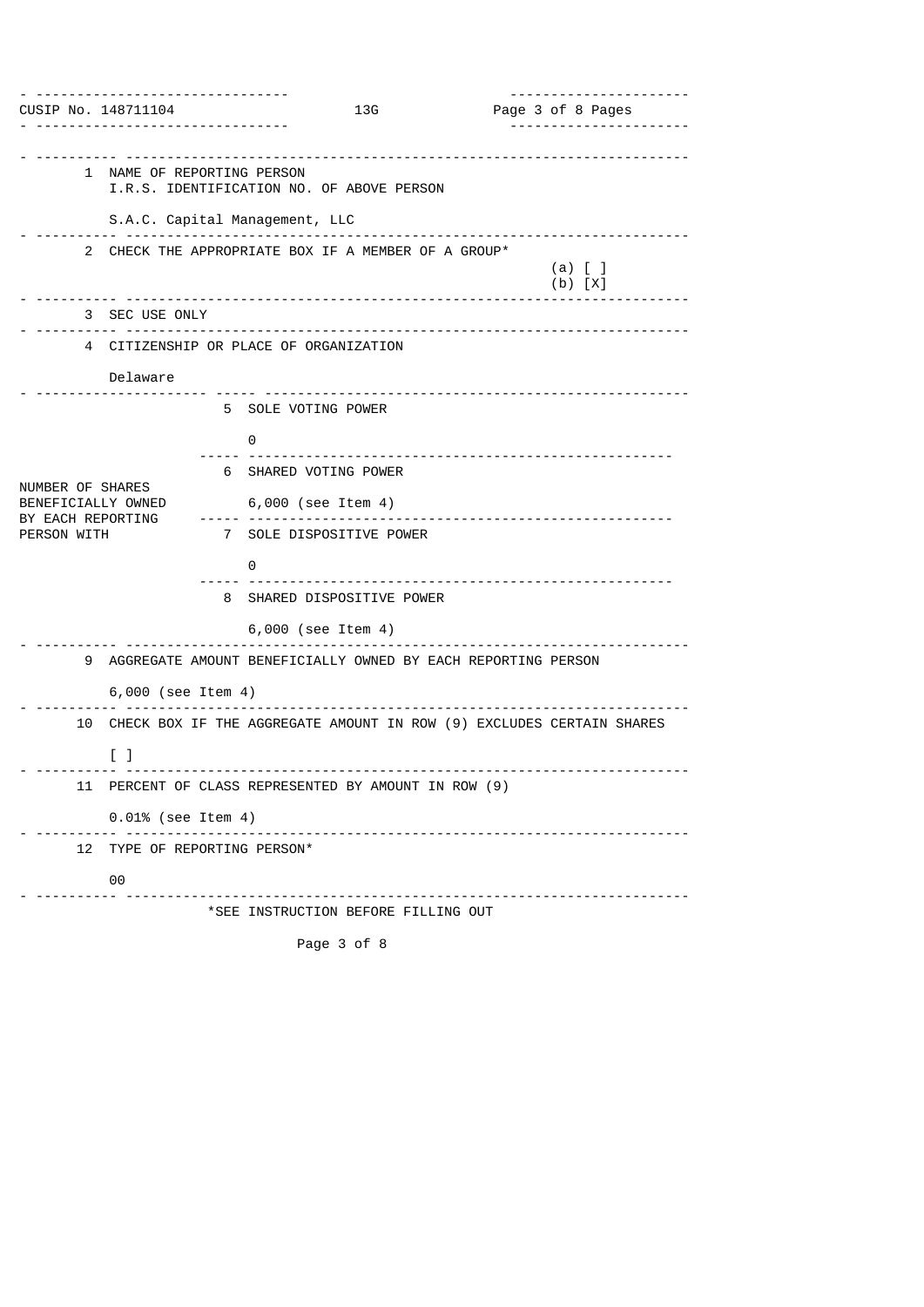| CUSIP No. 148711104                    |                                   | 13G                                                          |                              | Page 4 of 8 Pages                                                       |
|----------------------------------------|-----------------------------------|--------------------------------------------------------------|------------------------------|-------------------------------------------------------------------------|
|                                        |                                   |                                                              |                              |                                                                         |
|                                        | 1 NAME OF REPORTING PERSON        | I.R.S. IDENTIFICATION NO. OF ABOVE PERSON                    |                              |                                                                         |
|                                        | Steven A. Cohen                   |                                                              |                              |                                                                         |
|                                        |                                   | 2 CHECK THE APPROPRIATE BOX IF A MEMBER OF A GROUP*          |                              | $(a)$ $\lceil$ $\rceil$<br>$(b) [X]$                                    |
|                                        | 3 SEC USE ONLY                    |                                                              |                              |                                                                         |
|                                        |                                   | 4 CITIZENSHIP OR PLACE OF ORGANIZATION                       |                              |                                                                         |
|                                        | United States                     |                                                              |                              |                                                                         |
|                                        |                                   | 5 SOLE VOTING POWER                                          |                              |                                                                         |
|                                        |                                   | 0                                                            |                              |                                                                         |
|                                        |                                   | 6 SHARED VOTING POWER                                        |                              |                                                                         |
| NUMBER OF SHARES<br>BENEFICIALLY OWNED |                                   | 6,000 (see Item 4)                                           |                              |                                                                         |
| BY EACH REPORTING<br>PERSON WITH       |                                   | . <u>.</u> .<br>7 SOLE DISPOSITIVE POWER                     |                              | ---------------------------------                                       |
|                                        |                                   | $\Theta$                                                     |                              |                                                                         |
|                                        |                                   | 8 SHARED DISPOSITIVE POWER                                   |                              |                                                                         |
|                                        |                                   | 6,000 (see Item 4)                                           |                              |                                                                         |
| 9                                      |                                   | AGGREGATE AMOUNT BENEFICIALLY OWNED BY EACH REPORTING PERSON |                              |                                                                         |
|                                        | 6,000 (see Item 4)                |                                                              |                              |                                                                         |
|                                        |                                   |                                                              |                              | 10 CHECK BOX IF THE AGGREGATE AMOUNT IN ROW (9) EXCLUDES CERTAIN SHARES |
|                                        | $\begin{bmatrix} 1 \end{bmatrix}$ |                                                              |                              |                                                                         |
| 11.                                    |                                   | PERCENT OF CLASS REPRESENTED BY AMOUNT IN ROW (9)            |                              |                                                                         |
|                                        | 0.01% (see Item 4)                |                                                              | ____________________________ |                                                                         |
| 12                                     | TYPE OF REPORTING PERSON*         |                                                              |                              |                                                                         |
|                                        | ΙN                                |                                                              |                              |                                                                         |
|                                        |                                   | *SEE INSTRUCTION BEFORE FILLING OUT                          |                              |                                                                         |
|                                        |                                   | Page 4 of 8                                                  |                              |                                                                         |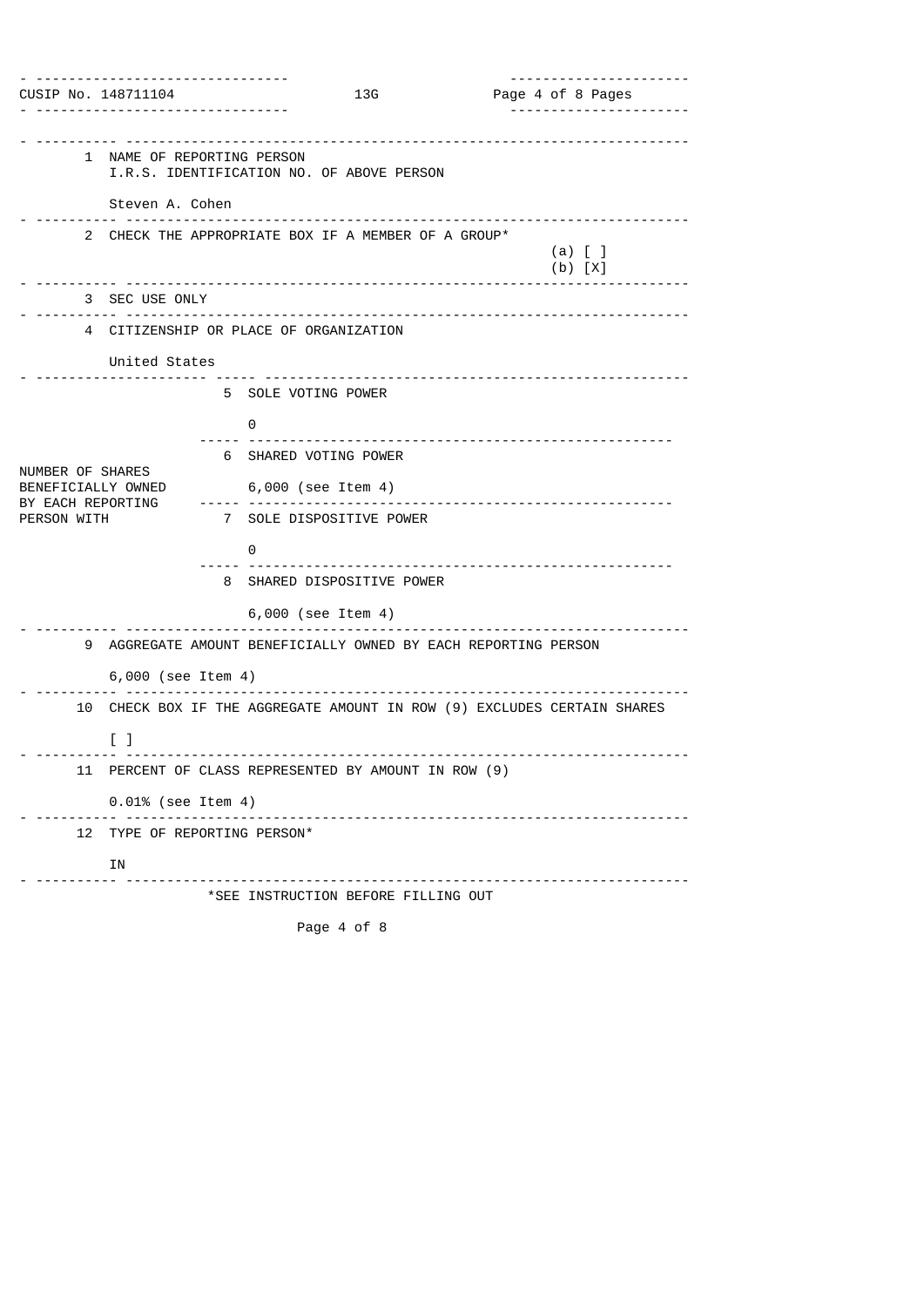| Item $1(a)$  | Name of Issuer:<br><u>.</u>                                                                                                                                                                                                                                                                                                                                                                                                                                                                                                             |
|--------------|-----------------------------------------------------------------------------------------------------------------------------------------------------------------------------------------------------------------------------------------------------------------------------------------------------------------------------------------------------------------------------------------------------------------------------------------------------------------------------------------------------------------------------------------|
|              | Casual Male Retail Group, Inc.                                                                                                                                                                                                                                                                                                                                                                                                                                                                                                          |
| Item $1(b)$  | Address of Issuer's Principal Executive Offices:                                                                                                                                                                                                                                                                                                                                                                                                                                                                                        |
|              | 555 Turnpike Street<br>Canton, MA 02021                                                                                                                                                                                                                                                                                                                                                                                                                                                                                                 |
| Items $2(a)$ | Name of Person Filing:<br>---------------------                                                                                                                                                                                                                                                                                                                                                                                                                                                                                         |
|              | This statement is filed by: (i) S.A.C. Capital Advisors, LLC<br>("SAC Capital Advisors") with respect to shares of common<br>stock ("Shares"), of the Issuer beneficially owned by S.A.C.<br>MultiQuant Fund, LLC ("SAC MultiQuant Fund"); (ii) S.A.C.<br>Capital Management, LLC ("SAC Capital Management") with<br>respect to Shares beneficially owned by SAC MultiQuant Fund;<br>and (iii) Steven A. Cohen with respect to Shares<br>beneficially owned by SAC Capital Advisors, SAC Capital<br>Management and SAC MultiQuant Fund. |
| Item $2(b)$  | Address of Principal Business Office:<br>--------------------------------------                                                                                                                                                                                                                                                                                                                                                                                                                                                         |
|              | The address of the principal business office of (i) SAC<br>Capital Advisors and Mr. Cohen is 72 Cummings Point Road,<br>Stamford, Connecticut 06902, and (ii) SAC Capital Management<br>is 540 Madison Avenue, New York, New York 10022.                                                                                                                                                                                                                                                                                                |
| Item $2(c)$  | Citizenship:<br>-----------                                                                                                                                                                                                                                                                                                                                                                                                                                                                                                             |
|              | SAC Capital Advisors and SAC Capital Management are Delaware<br>limited liability companies. Mr. Cohen is a United States<br>citizen.                                                                                                                                                                                                                                                                                                                                                                                                   |
| Item $2(d)$  | Title of Class of Securities:<br>-----------------------------                                                                                                                                                                                                                                                                                                                                                                                                                                                                          |
|              | Common Stock                                                                                                                                                                                                                                                                                                                                                                                                                                                                                                                            |
| Item $2(e)$  | CUSIP Number:<br>------------                                                                                                                                                                                                                                                                                                                                                                                                                                                                                                           |
|              | 148711104                                                                                                                                                                                                                                                                                                                                                                                                                                                                                                                               |
| Item 3       | Not Applicable                                                                                                                                                                                                                                                                                                                                                                                                                                                                                                                          |

Page 5 of 8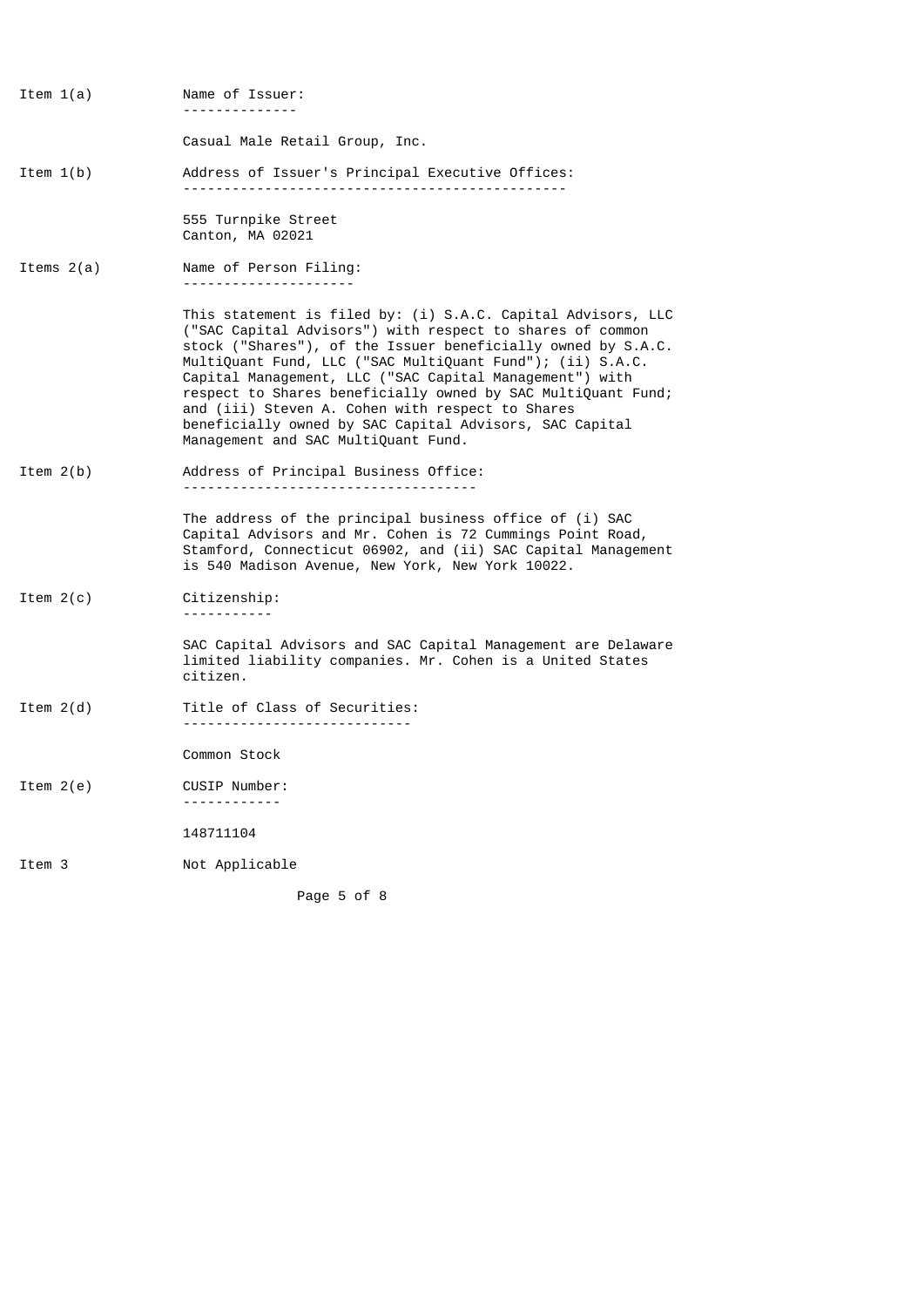The percentages used herein are calculated based upon the Shares issued and outstanding as of November 23, 2007 as reported on the Issuer's quarterly report on Form 10-Q filed with the Securities and Exchange Commission by the Issuer for the quarterly period ended November 3, 2007.

As of the close of business on December 31, 2007:

- 1. S.A.C. Capital Advisors, LLC
- (a) Amount beneficially owned: 6,000
- (b) Percent of class: 0.01%
- $(c)(i)$  Sole power to vote or direct the vote:  $-0$ -
- 
- (ii) Shared power to vote or direct the vote: 6,000 Sole power to dispose or direct the disposition: -0-
- (iv) Shared power to dispose or direct the disposition: 6,000

2. S.A.C. Capital Management, LLC

- (a) Amount beneficially owned: 6,000
- (b) Percent of class: 0.01%
- (c)(i) Sole power to vote or direct the vote: -0-
- (ii) Shared power to vote or direct the vote: 6,000<br>(iii) Sole power to dispose or direct the dispositio
- (iii) Sole power to dispose or direct the disposition: -0- Shared power to dispose or direct the disposition: 6,000

3. Steven A. Cohen

- (a) Amount beneficially owned: 6,000<br>(b) Percent of class: 0.01%
- Percent of class: 0.01%
- $(c)(i)$  Sole power to vote or direct the vote:  $-0$ -
- (ii) Shared power to vote or direct the vote: 6,000
- (iii) Sole power to dispose or direct the disposition: -0- (iv) Shared power to dispose or direct the disposition: 6,000

 SAC Capital Advisors, SAC Capital Management and Mr. Cohen own directly no Shares. Pursuant to investment management agreements, each of SAC Capital Advisors and SAC Capital Management share all investment and voting power with respect to the securities held by SAC MultiQuant Fund. Mr. Cohen controls each of SAC Capital Advisors and SAC Capital Management. By reason of the provisions of Rule 13d-3 of the Securities Exchange Act of 1934, as amended, each of SAC Capital Advisors, SAC Capital Management and Mr. Cohen may be deemed to own beneficially 6,000 Shares (constituting 0.01% of the Shares outstanding). Each of SAC Capital Advisors, SAC Capital

Page 6 of 8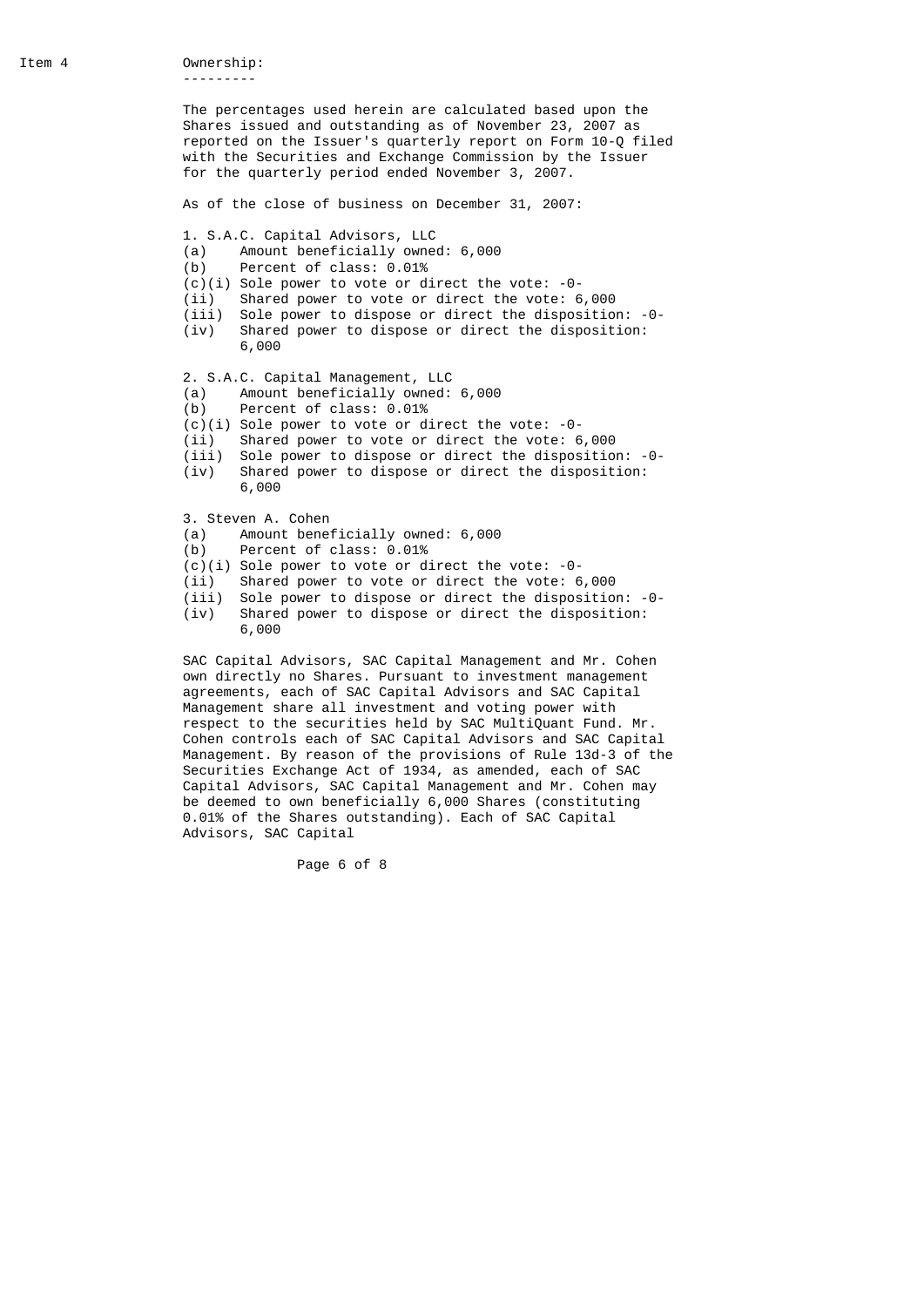|         | Management and Mr. Cohen disclaim beneficial ownership of<br>any of the securities covered by this statement.                                                                                                                     |
|---------|-----------------------------------------------------------------------------------------------------------------------------------------------------------------------------------------------------------------------------------|
| Item 5  | Ownership of Five Percent or Less of a Class:                                                                                                                                                                                     |
|         | If this statement is being filed to report the fact that as<br>of the date hereof the reporting person has ceased to be the<br>beneficial owner of more than five percent of the class of<br>securities, check the following. [X] |
| Item 6  | Ownership of More than Five Percent on Behalf of Another                                                                                                                                                                          |
|         | Person:<br>------                                                                                                                                                                                                                 |
|         | Not Applicable                                                                                                                                                                                                                    |
| Item 7  | Identification and Classification of the                                                                                                                                                                                          |
|         | Subsidiary Which Acquired the Security Being                                                                                                                                                                                      |
|         | Reported on By the Parent Holding Company:                                                                                                                                                                                        |
|         | Not Applicable                                                                                                                                                                                                                    |
| Item 8  | Identification and Classification of Members                                                                                                                                                                                      |
|         | of the Group:                                                                                                                                                                                                                     |
|         | Not Applicable                                                                                                                                                                                                                    |
| Item 9  | Notice of Dissolution of Group:                                                                                                                                                                                                   |
|         | Not Applicable                                                                                                                                                                                                                    |
| Item 10 | Certification:<br>--------------                                                                                                                                                                                                  |
|         |                                                                                                                                                                                                                                   |

 By signing below the signatory certifies that, to the best of his knowledge and belief, the securities referred to above were not acquired and are not held for the purpose of or with the effect of changing or influencing the control of the issuer of the securities and were not acquired and are not held in connection with or as a participant in any transaction having that purpose or effect.

Page 7 of 8